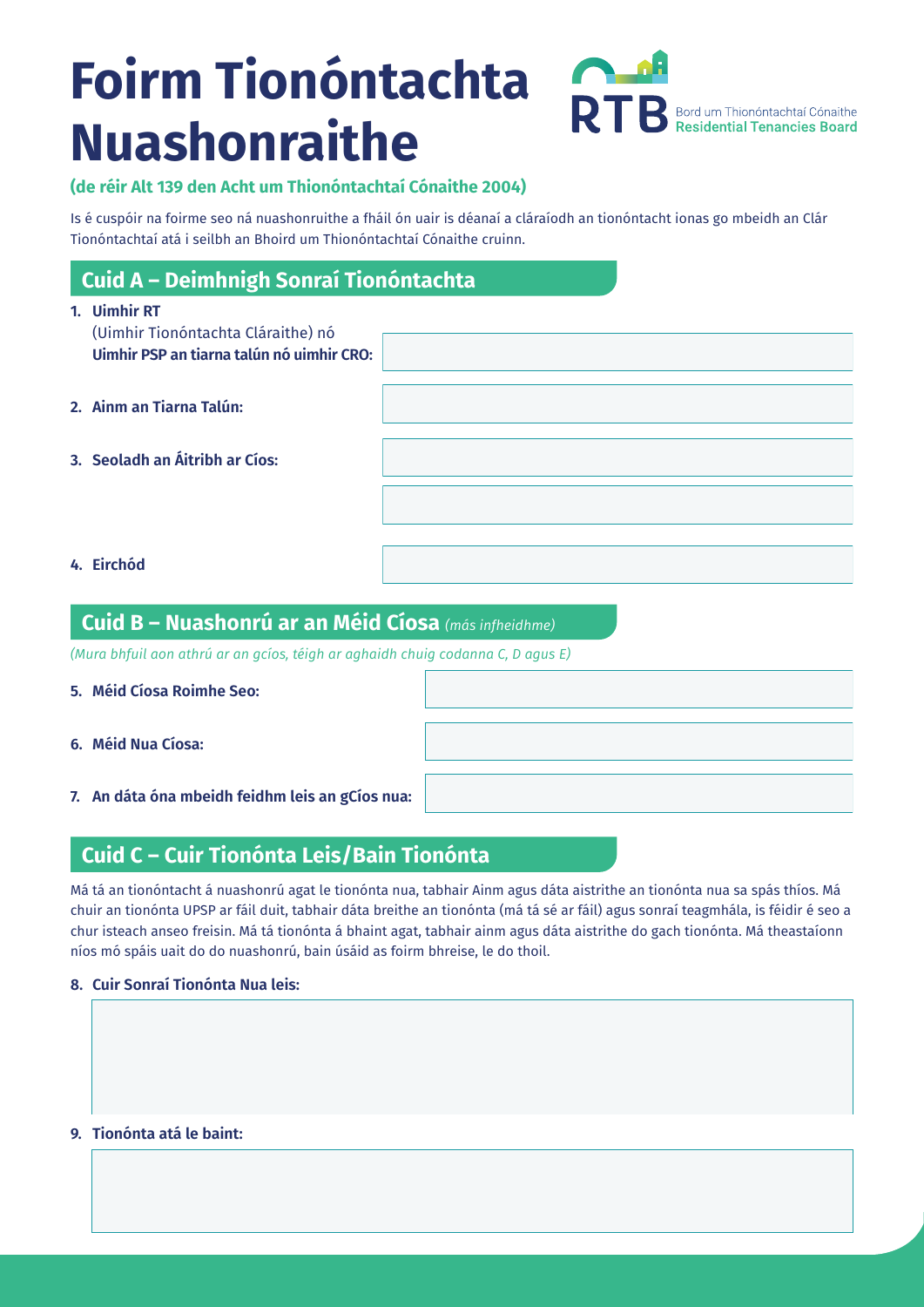

## **Cuid D – Cuir Tiarna Talún leis/Bain Tiarna Talún**

Má tá an tionóntacht á nuashonrú agat maidir le tiarna talún, tabhair Ainm, Dáta Breithe, Uimhir PSP, Seoladh Cónaithe, Seoladh Comhfhreagrais agus Uimhir Fón Póca an tiarna talún nua sa spás thíos. Má tá úinéir iomlán nua ann don mhaoin seo beidh ort faisnéis bhreise a sholáthar agus ba cheart duit teagmháil a dhéanamh linn ag registrations@rtb.ie chun tuilleadh faisnéise a fháil.

#### **10. Cuir Sonraí Tiarna Talún nua leis:**

**11. An Tiarna Talún atá le baint den chlár (más ann dóibh):**

# **Cuid E – Cuir Gníomhaire Údaraithe Leis/Bain Gníomhaire Údaraithe**

Má tá an tionóntacht á nuashonrú agat maidir le gníomhaire údaraithe, tabhair Ainm, Dáta Breithe, Uimhir PSP, Seoladh Comhfhreagrais agus Uimhir Fón Póca an ghníomhaire údaraithe nua sa spás thíos.

#### **12. Cuir Sonraí Gníomhaire Údaraithe Nua leis:**

**13. An Gníomhaire Údaraithe atá le Baint (más ann dóibh):**

## **Cuid F – Cuir Cuideachta Bainistíochta leis/Bain Cuideachta Bainistíochta**

Má tá an tionóntacht á nuashonrú agat maidir le cuideachta bainistíochta, tabhair Ainm na Cuideachta, agus Uimhir CRO na cuideachta bainistíochta nua sa spás thíos.

#### **14. Cuir Sonraí Cuideachta Bainistíochta Nua leis:**

**15. An Chuideachta Bainistíochta atá le baint (más ann dóibh):**